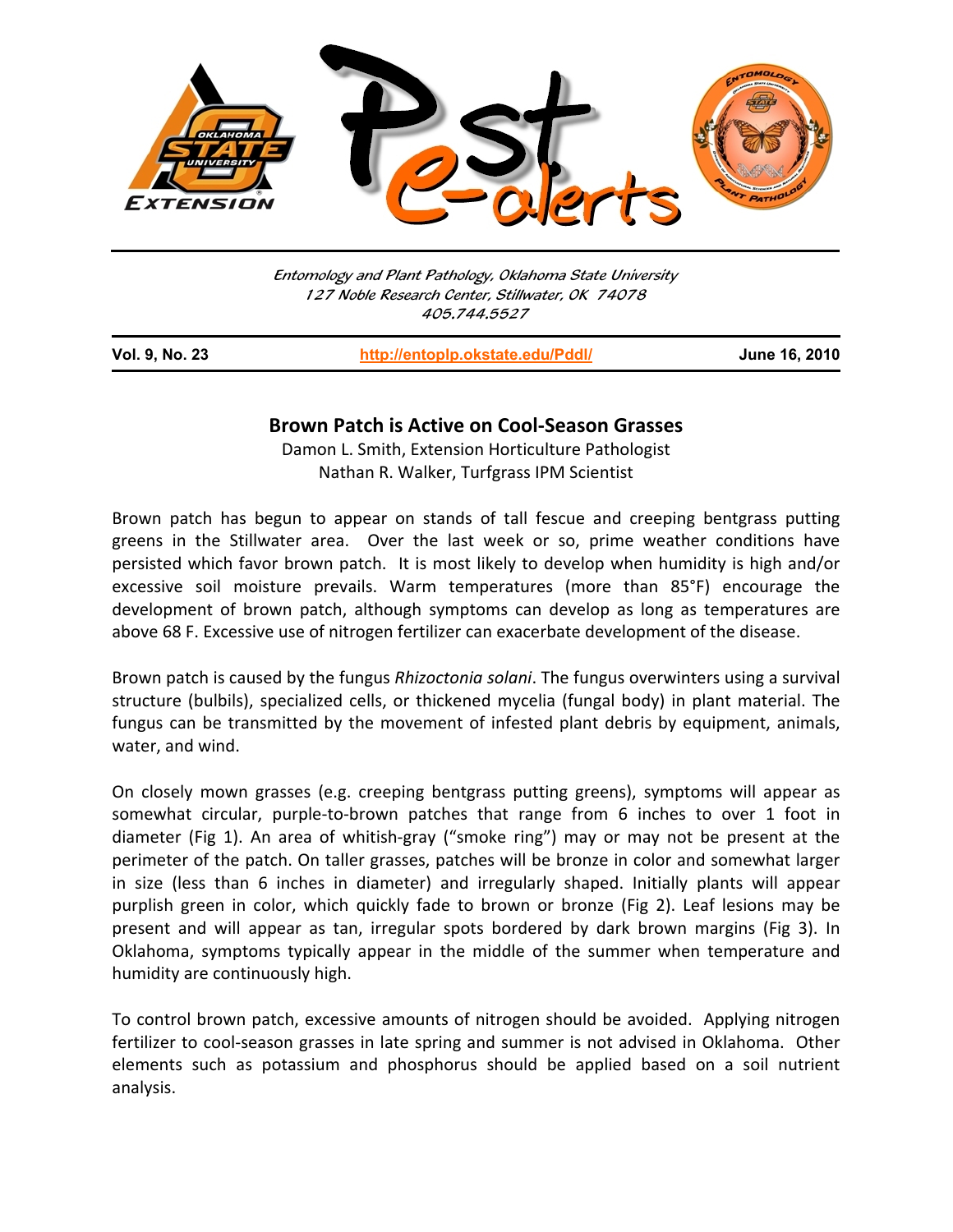

**Fig 1.** Symptoms of brown patch on a creeping bentgrass putting green.



**Fig 2.** Symptoms of brown patch on tall fescue.



**Fig 3.** Leaf symptom of brown patch on a tall fescue plant. Note the beige leaf lesion with the dark brown irregular border (see arrow).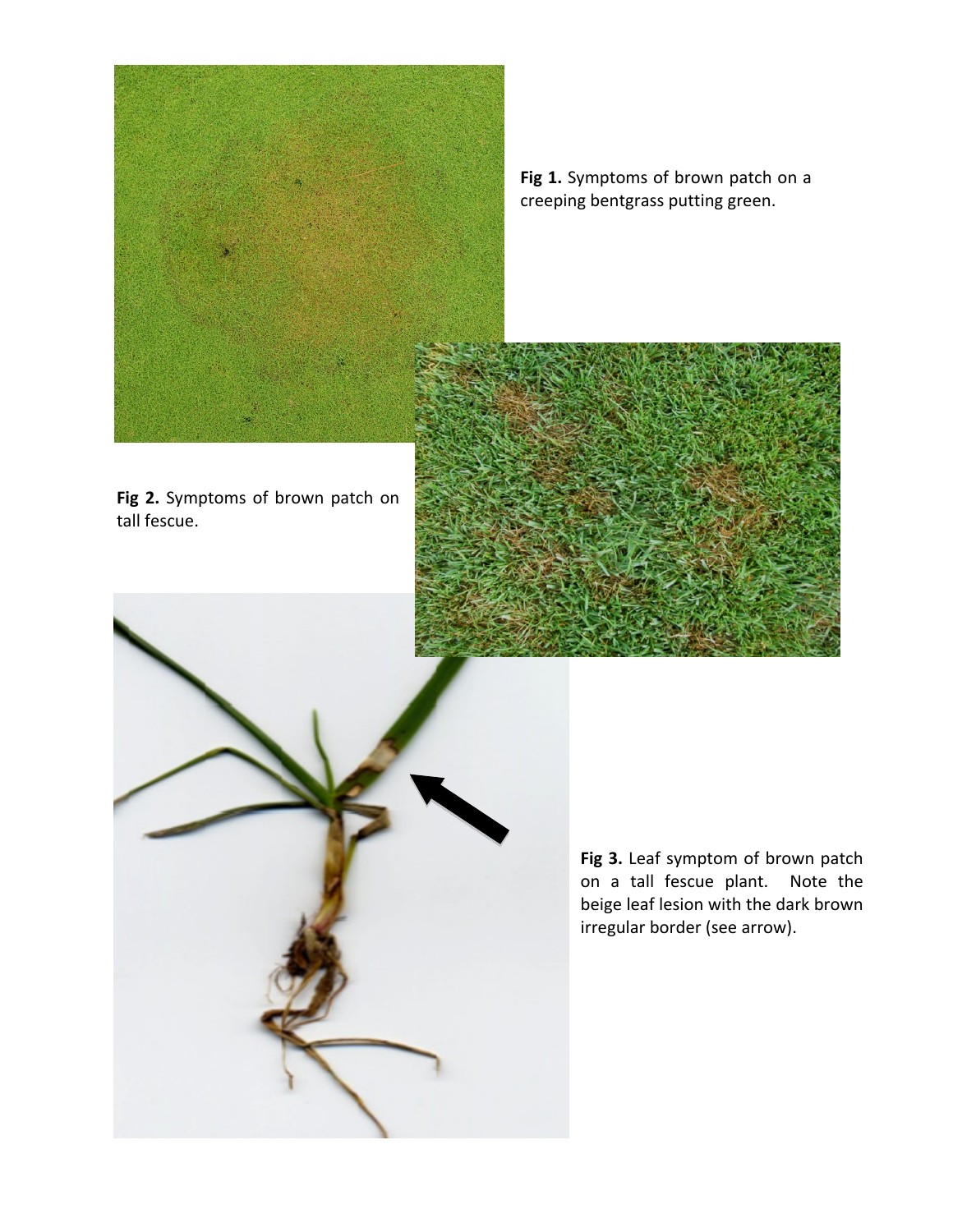Reducing long periods of leaf wetness and adjusting irrigation to water deeply and infrequently will help reduce the severity of brown patch. Improving airflow and amending obstacles in the landscape to improve air movement will help reduce leaf wetness. Improving drainage in areas where water pools or soils remain saturated for long periods of time will also reduce the likelihood of brown patch development.

Fungicides should be used preventatively and only during periods when weather is conducive for brown patch development. There are numerous fungicide products available for commercial turf applicators and golf course superintendents. Many of these products are highly effective. Fewer effective products are available or priced competitively for homeowner use.

We have conducted fungicide evaluations at the Oklahoma State University Turfgrass Research Center in Stillwater, which have focused on some of the products suitable for control of brown patch on tall fescue in 2008 and 2009. Results among years were similar so the 2008 results are summarized here. In these trials fungicides were applied preventatively (before disease development) or curatively (after disease development). Fungicides readily available to homeowners were compared to the commercial fungicide, Heritage, and a non-treated check. Liquid fungicides were applied with TX8008 flat fan nozzles and calibrated to deliver 87 GPA or 2 gal/1000 ft2. Granular fungicides were pre-weighed and applied by hand. Preventative treatments were initiated on July 3rd, prior to symptom development, and were applied four times at 14‐day intervals. Curative treatments of fungicide were initiated on July 31st, after symptoms of brown patch developed, and were applied three times at 14‐day intervals. Ratings of disease severity (percent of plot area with symptoms of brown patch), turfgrass stand (percent of plot area with living grass), and turfgrass quality (scale of 1 - 9 scale where  $1 =$ no turf present, 5 = unacceptable turfgrass, 7 = acceptable turf, 9 = dense, dark color, thick stand of turfgrass) were taken at weekly intervals from July 3rd to September 4th. Disease severity data were transformed to a special disease intensity value to account for season‐long ratings.

Highest mean levels of disease severity recorded ranged from 40% (September 4th) for plots treated preventatively with Fertilome Liquid Systemic Fungicide 1.55L to 7% (September 4th) for plots treated preventatively with Heritage 50WG. Disease severity was significantly higher for the preventative application of Fertilome Liquid Systemic Fungicide 1.55L than the non‐ treated check throughout the trial. Disease intensity was numerically higher, but not statistically different, for curative applications of Fertilome Liquid Systemic Fungicide 1.55L and all applications of Scotts Fungus Control 2.3G, Spectracide Immunox Lawn Disease Control 2.0L, and Bayer Advanced Fungus Control 1G compared to the non-treated check (see data table). Disease intensity was numerically lower, but not significantly different, for all applications of Heritage 50WG compared to the non-treated check. Turfgrass quality was highest for plots receiving preventative or curative applications of Heritage 50WG. Compared to the nontreated check, quality was significantly lower for plots treated with preventative and curative applications of Scotts Fungus Control 2.3G and preventative applications of Spectracide Immunox Lawn Disease Control 2.0L. Quality of all other treatments was similar to the non